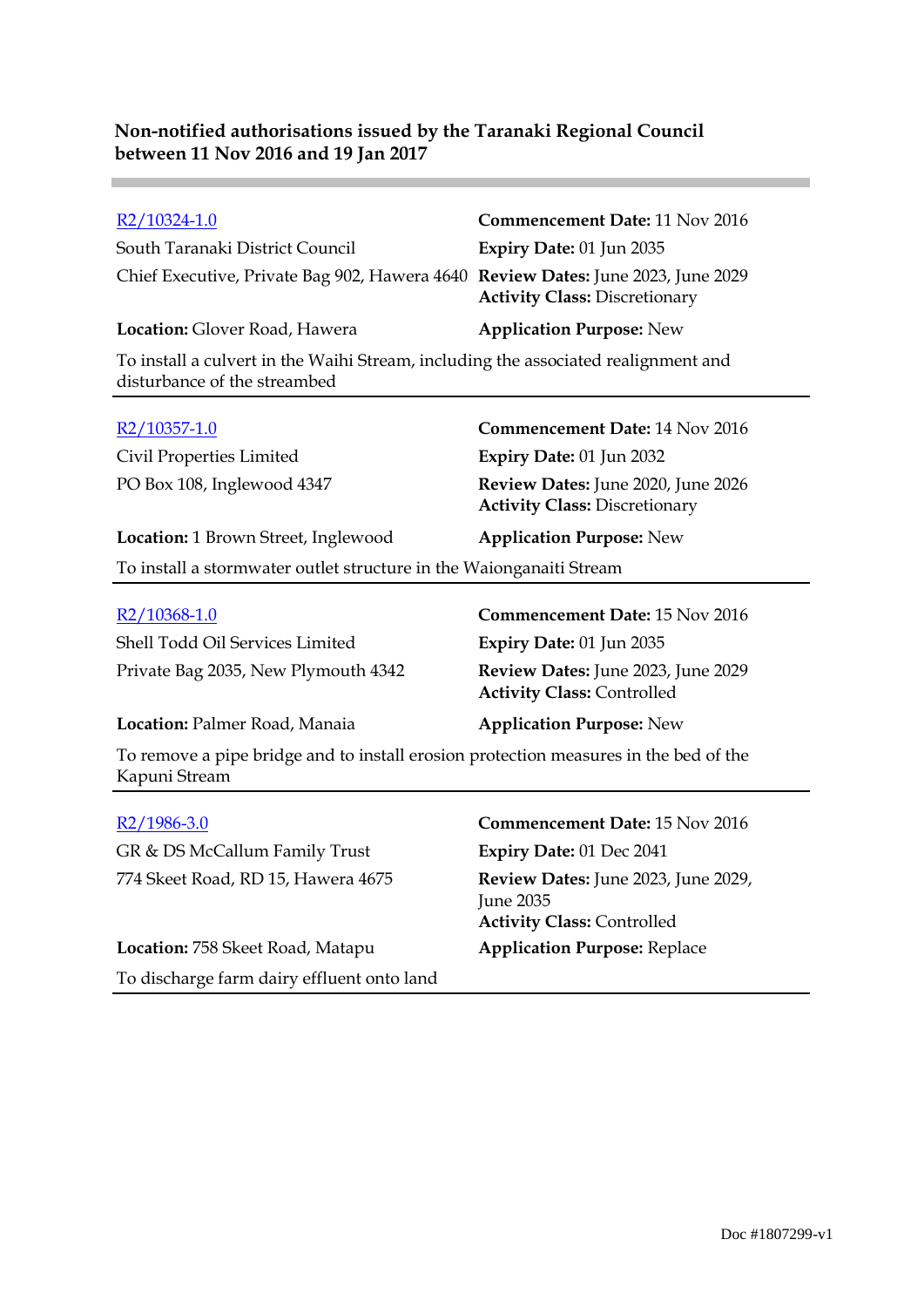Kintyre Limited **Expiry Date:** 01 Dec 2030 154 Ihaia Road, RD 31, Opunake 4681 **Review Dates:** June 2018, June 2024

R2/1641-3.1 **Commencement Date:** 17 Nov 2016 **Activity Class:** Discretionary

**Location:** 631 Ihaia Road, Opunake **Application Purpose:** Change

To discharge farm dairy effluent onto land

Change of conditions so discharge is to land only and to increase herd size

| $R2/2387-3.2$                       | <b>Commencement Date: 17 Nov 2016</b>                                      |
|-------------------------------------|----------------------------------------------------------------------------|
| Uhlenberg Haulage Limited           | Expiry Date: 01 Jun 2029                                                   |
| 175 Bridge Street, Eltham 4322      | Review Dates: June 2017, June 2023<br><b>Activity Class: Discretionary</b> |
| Location: 175 Bridge Street, Eltham | <b>Application Purpose: Change</b>                                         |

To discharge treated wastewater from a truck washing bay onto land where it may enter an unnamed tributary of the Waingongoro River

Change of consent conditions to allow the discharge of treated wastewater to land and water

| $R2/10360-1.0$                         | <b>Commencement Date: 18 Nov 2016</b>                        |
|----------------------------------------|--------------------------------------------------------------|
| Mr Simon Victor Hadlow                 | <b>Expiry Date: 01 Jun 2021</b>                              |
| 7A Shortland Street, New Plymouth 4310 | Review Dates: June 2019<br><b>Activity Class: Controlled</b> |
| Location: 3481 Ohura Road, Stratford   | <b>Application Purpose: New</b>                              |
|                                        |                                                              |

To undertake vegetation disturbance activities and to discharge stormwater and sediment arising from soil disturbance activities associated with harvesting of forest, including roading and tracking onto and into land

| R2/10318-1.0                                                                                                            | <b>Commencement Date: 21 Nov 2016</b>                                      |
|-------------------------------------------------------------------------------------------------------------------------|----------------------------------------------------------------------------|
| CA Midgley Farm Partnership                                                                                             | Expiry Date: 01 Jun 2035                                                   |
| 23 Montrose Place, Highlands Park, New<br>Plymouth 4312                                                                 | Review Dates: June 2023, June 2029<br><b>Activity Class: Discretionary</b> |
| Location: 1436 Skeet Road, Kapuni                                                                                       | <b>Application Purpose: New</b>                                            |
| To construct a new bridge over Little Dunns Creek, including associated disturbance and<br>realignment of the streambed |                                                                            |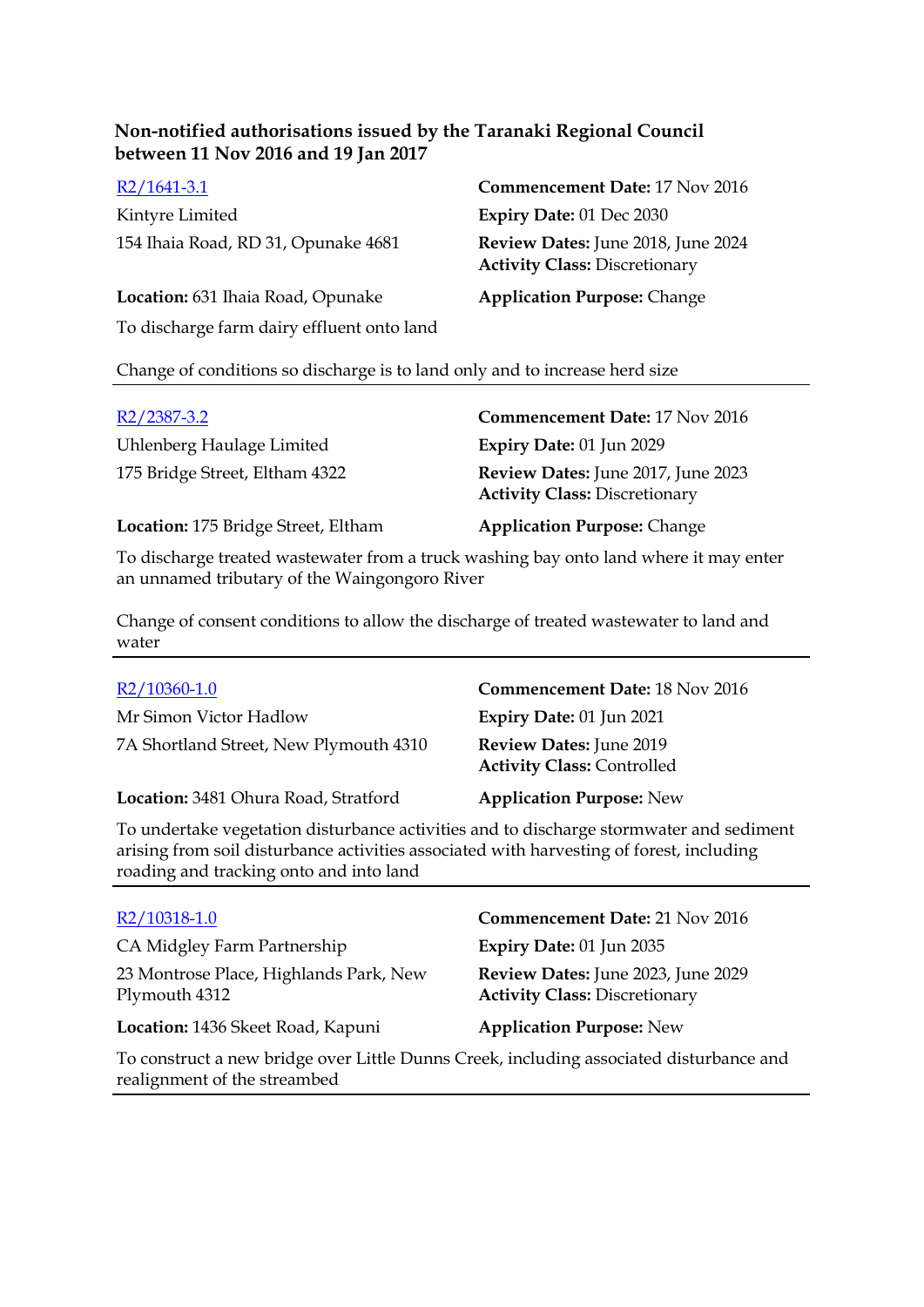| R <sub>2</sub> /9839-1.1           | <b>Commencement Date: 22 Nov 2016</b>                                      |
|------------------------------------|----------------------------------------------------------------------------|
| New Zealand Transport Agency       | Expiry Date: 01 Jun 2031                                                   |
| PO Box 1947, Palmerston North 4440 | Review Dates: June 2019, June 2025<br><b>Activity Class: Discretionary</b> |
| Location: State Highway 45, Okato  | <b>Application Purpose: Change</b>                                         |

To install erosion protection structures in the bed of the Hangatahua (Stony) River, associated with maintenance of the existing road bridge

Change of consent conditions to modify the erosion protection structure and the associated installation methodology

| $R2/10366-1.0$                                                                                              | <b>Commencement Date: 23 Nov 2016</b>                                                                          |
|-------------------------------------------------------------------------------------------------------------|----------------------------------------------------------------------------------------------------------------|
| ID & JA Armstrong Family Trusts Partnership                                                                 | Expiry Date: 01 Jun 2036                                                                                       |
| 2856 Eltham Road, RD 32, Opunake 4682                                                                       | Review Dates: June 2024, June 2030<br><b>Activity Class: Discretionary</b>                                     |
| Location: 2916 Eltham Road, Opunake                                                                         | <b>Application Purpose: New</b>                                                                                |
| To construct a new bridge over the Taungatara Stream, including associated disturbance of<br>the stream bed |                                                                                                                |
|                                                                                                             |                                                                                                                |
| R <sub>2</sub> /10375-1.0                                                                                   | <b>Commencement Date: 25 Nov 2016</b>                                                                          |
| New Plymouth Underwater Ltd                                                                                 | <b>Expiry Date: 01 Jun 2018</b>                                                                                |
| PO Box 11, Oakura 4345                                                                                      | <b>Review Dates:</b> Jan 2017 and at 2-monthly<br>intervals thereafter<br><b>Activity Class: Discretionary</b> |
| <b>Location: Port Taranaki, New Plymouth</b>                                                                | <b>Application Purpose: New</b>                                                                                |
| To temporarily place a new then replaced Catenary Anchor Leg Mooring (CALM) buoy in<br>Port Taranaki        |                                                                                                                |
| R2/10371-1.0                                                                                                | <b>Commencement Date: 25 Nov 2016</b>                                                                          |
| $\mathbf{A}$ and $\mathbf{A}$ and $\mathbf{A}$ and $\mathbf{A}$                                             |                                                                                                                |

| South Taranaki District Council                                                                                                                                                                             | <b>Expiry Date: 01 Jun 2034</b>      |
|-------------------------------------------------------------------------------------------------------------------------------------------------------------------------------------------------------------|--------------------------------------|
| Chief Executive, Private Bag 902, Hawera 4640 Review Dates: June 2022, June 2028                                                                                                                            | <b>Activity Class: Discretionary</b> |
| Location: 84 Waipipi Road, Waverley                                                                                                                                                                         | <b>Application Purpose: New</b>      |
| To construct stairs for public access in the coastal marine area at Waverley Beach, and to<br>the contract of the component of the final contract of the component of the component of the component of the |                                      |

occupy the associated coastal space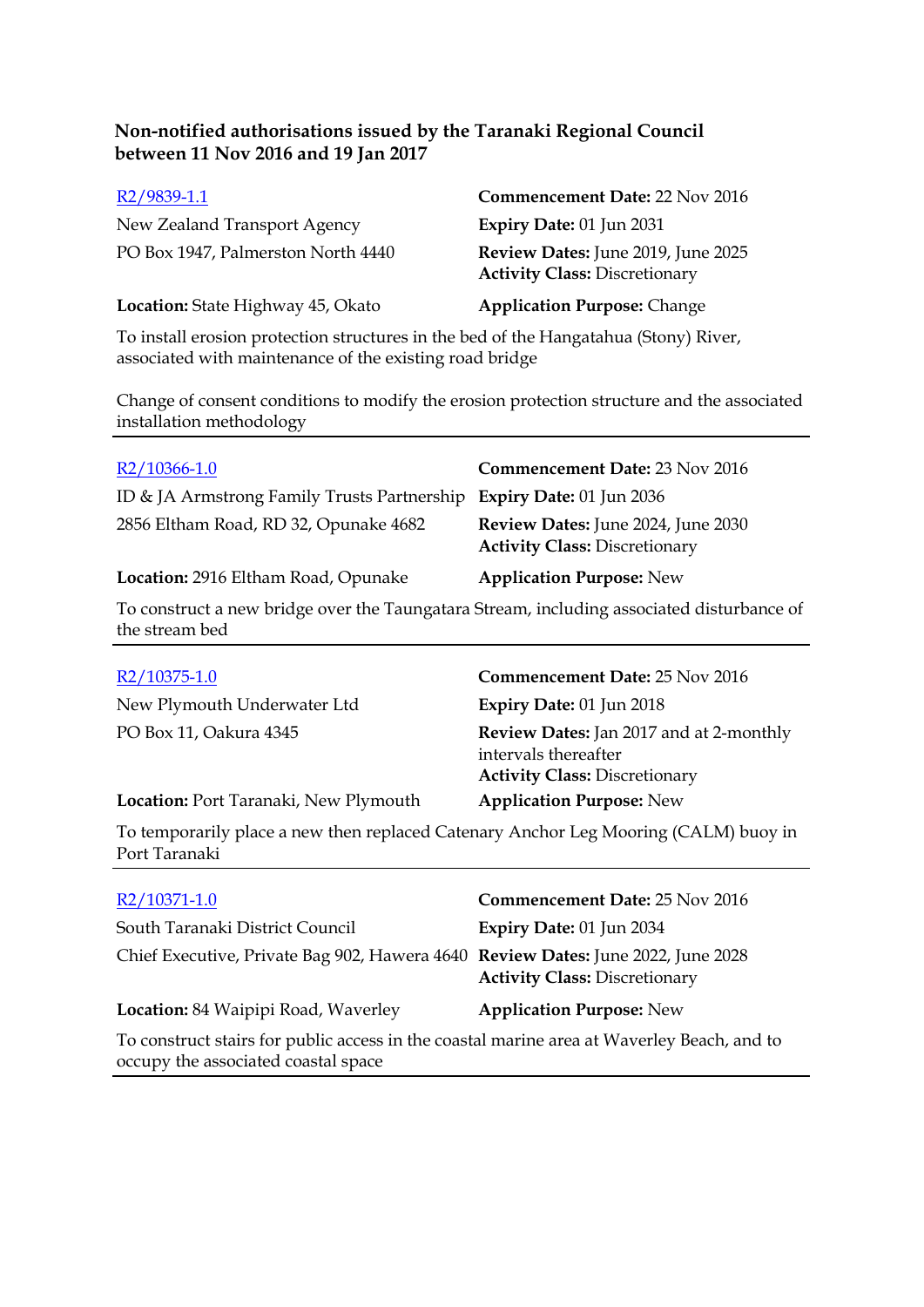| $R2/3312-3.1$                                                   | <b>Commencement Date: 29 Nov 2016</b>                        |
|-----------------------------------------------------------------|--------------------------------------------------------------|
| The Tom Lance Trust                                             | <b>Expiry Date: 01 Jun 2022</b>                              |
| 123 Parahaki Road, RD 1, Waverley 4591                          | <b>Review Dates:</b><br><b>Activity Class: Discretionary</b> |
| Location: Parahaki Road, Waverley                               | <b>Application Purpose: Change</b>                           |
| To take water from a bore for horticultural irrigation purposes |                                                              |

#### Change of consent conditions to increase the daily permitted take from 60  $m^3$  to 80  $m^3$

| $R2/2509-3.0$                                                                                                   | <b>Commencement Date: 30 Nov 2016</b>                     |
|-----------------------------------------------------------------------------------------------------------------|-----------------------------------------------------------|
| Lama Farms Limited                                                                                              | <b>Expiry Date: 01 Dec 2019</b>                           |
| 248 Bird Road, RD 23, Stratford 4393                                                                            | <b>Review Dates:</b><br><b>Activity Class: Controlled</b> |
| Location: 248 Bird Road, Stratford                                                                              | <b>Application Purpose: Replace</b>                       |
| The distribution of computations of fluorest of the three through in the contribution of constitutions on a dis |                                                           |

To discharge farm dairy effluent after treatment in an oxidation pond system and a constructed drain into an unnamed tributary of the Kahikatea Stream

| $R2/10372-1.0$                             | <b>Commencement Date: 01 Dec 2016</b>                                      |
|--------------------------------------------|----------------------------------------------------------------------------|
| Cessna Properties Taranaki Limited         | Expiry Date: $01$ Jun 2032                                                 |
| 138 Airport Drive, RD 3, New Plymouth 4373 | Review Dates: June 2020, June 2026<br><b>Activity Class: Discretionary</b> |
| Location: 437 Plymouth Road, Hurford       | <b>Application Purpose: New</b>                                            |

To install a culvert into an unnamed tributary of the Tapuae Stream, including the associated disturbance of the stream bed

| $R2/0729-3.0$                                                                          | Commencement Date: 01 Dec 2016                 |
|----------------------------------------------------------------------------------------|------------------------------------------------|
| VF Mason & Estate of RL Mason                                                          | Expiry Date: 01 Dec 2040                       |
| C/- Pam O'Dea, 992 Oeo Road, RD 28, Hawera Review Dates: June 2022, June 2028,<br>4678 | June 2034<br><b>Activity Class: Controlled</b> |
| Location: 564A Bird Road, Stratford                                                    | <b>Application Purpose: Replace</b>            |
| To discharge farm dairy effluent onto land                                             |                                                |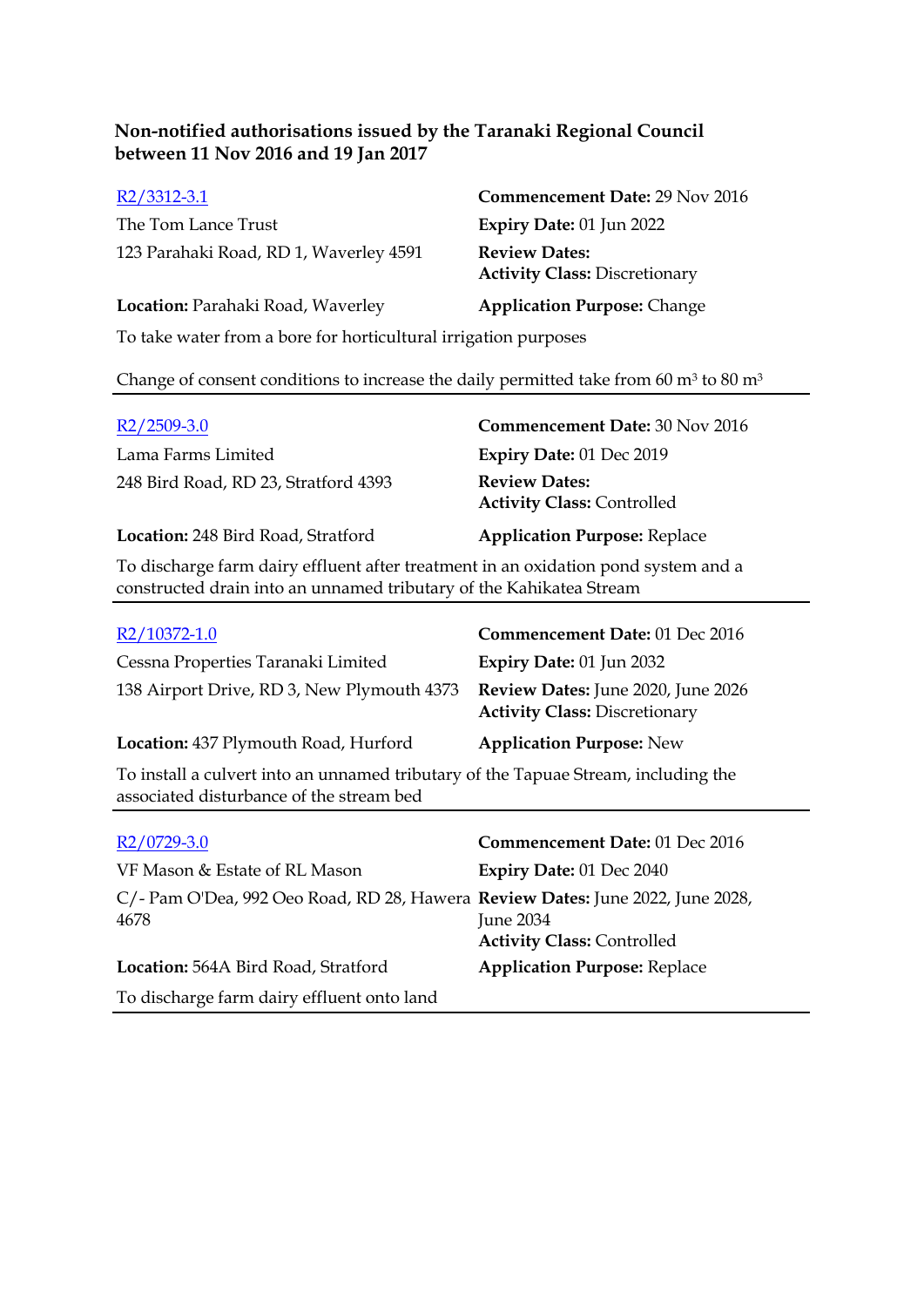| R2/10241-1.1                                                                     | Commencement Date: 07 Dec 2016       |
|----------------------------------------------------------------------------------|--------------------------------------|
| South Taranaki District Council                                                  | Expiry Date: 01 Jun 2034             |
| Chief Executive, Private Bag 902, Hawera 4640 Review Dates: June 2022, June 2028 | <b>Activity Class: Discretionary</b> |
| Location: Lakes Road, Lake Mangawhio                                             | <b>Application Purpose: Change</b>   |
| To install and use a ford on an unnamed tributary of the Omata Stream            |                                      |

Change of consent conditions to refer to revised drawings

| $R2/1948-3.0$                                             | <b>Commencement Date: 15 Dec 2016</b>                                                               |
|-----------------------------------------------------------|-----------------------------------------------------------------------------------------------------|
| <b>Highgarth Trusts</b>                                   | <b>Expiry Date: 01 Dec 2022</b>                                                                     |
| C/- M P Tobeck, 249 Ronald Road, RD 21,<br>Stratford 4391 | <b>Review Dates:</b> June 2018, June 2020,<br><b>June 2022</b><br><b>Activity Class: Controlled</b> |
| Location: 404 Warwick Road, Stratford                     | <b>Application Purpose: Replace</b>                                                                 |

To discharge farm dairy effluent:

• onto land and, after treatment in an oxidation pond system and a constructed drain into an unnamed tributary of the Patea River if the land disposal area is unsuitable for effluent disposal; and

• until 1 June 2018, after treatment in an oxidation pond system and a constructed drain into an unnamed tributary of the Patea River

| $R2/9608-1.1$                                                                   | Commencement Date: 07 Dec 2016                                         |
|---------------------------------------------------------------------------------|------------------------------------------------------------------------|
| Duncan Wilson                                                                   | <b>Expiry Date: 01 Jun 2028</b>                                        |
| PO Box 13, Waitotara 4549                                                       | <b>Review Dates: June 2022</b><br><b>Activity Class: Discretionary</b> |
| Location: Hawken Road, Waitotara                                                | <b>Application Purpose: Change</b>                                     |
| To take and use groundwater from two berge for irrigation water supply purposes |                                                                        |

To take and use groundwater from two bores for irrigation water supply purposes

Change of consent conditions to remove the consent condition that requires the applicant to monitor groundwater levels at Silver Fern Farms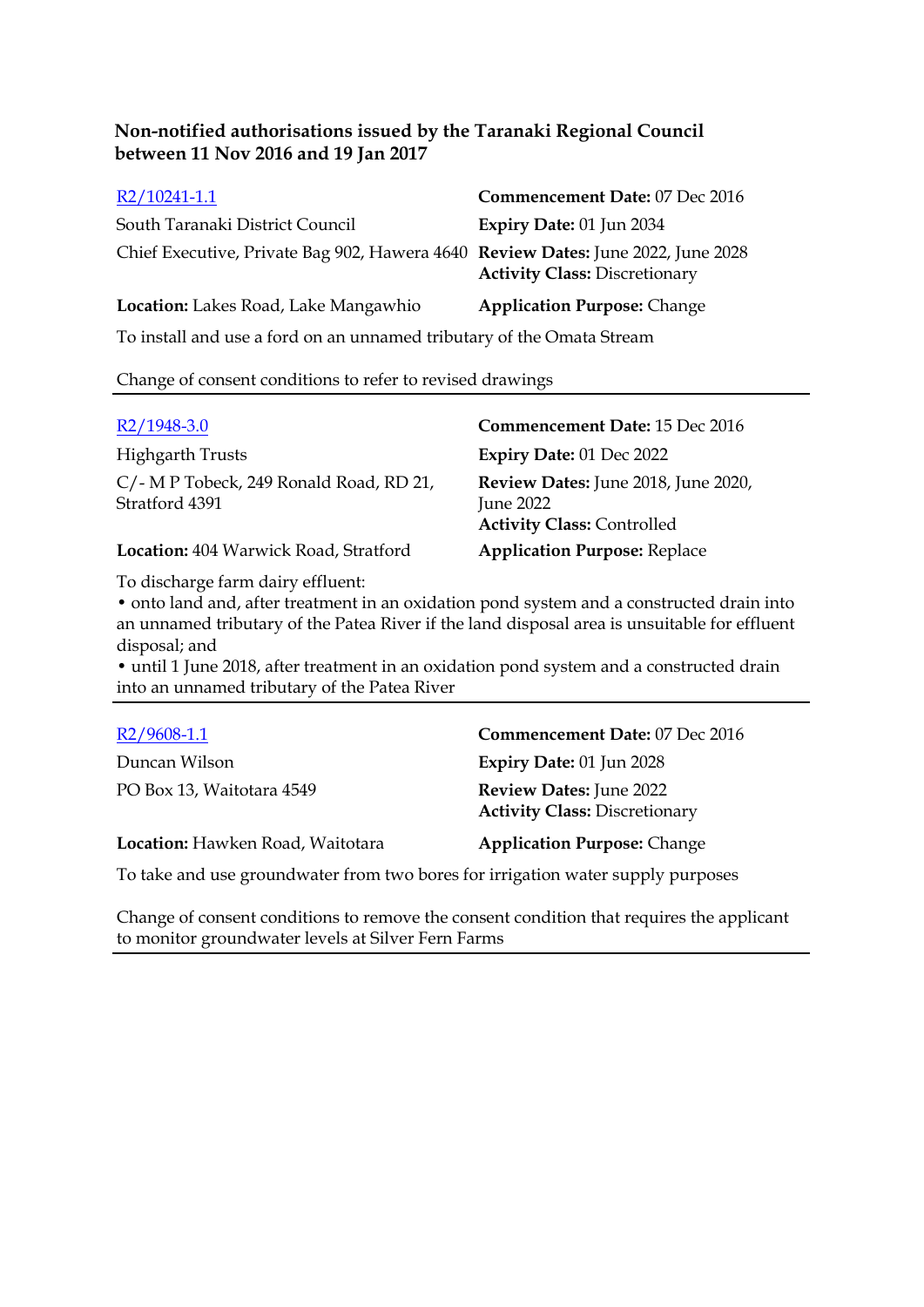| $R2/6543-1.2$                                                            | Commencement Date: 08 Dec 2016                                                                      |
|--------------------------------------------------------------------------|-----------------------------------------------------------------------------------------------------|
| Origin Energy Resources (Kupe) Limited                                   | Expiry Date: 01 Jun 2039                                                                            |
| Private Bag 2202, New Plymouth 4342                                      | Review Dates: June 2017, June 2023,<br>June 2029, June 2034<br><b>Activity Class: Discretionary</b> |
| Location: Kupe Production Station, 192 Lower Application Purpose: Change |                                                                                                     |

Inaha Road, Inaha

To discharge pipeline hydrotesting water and treated stormwater from the Kupe Production Station via a stormwater/firewater storage pond system, and to discharge stormwater from the Dangerous Goods Storage stormwater system into the Kapuni Stream

Change of consent conditions to increase the chloride concentration limit from 50  $g/m^3$  to  $230 g/m^3$ 

| $R2/10367-1.0$                         | Commencement Date: 09 Dec 2016                                                    |
|----------------------------------------|-----------------------------------------------------------------------------------|
| AR Geary Trust                         | <b>Expiry Date: 01 Jun 2034</b>                                                   |
| 33 Fairfield Road, Hawera 4610         | <b>Review Dates:</b> June 2022, June 2028<br><b>Activity Class: Discretionary</b> |
| Location: 79 Muggeridge Road, Manutahi | <b>Application Purpose: New</b>                                                   |

To install piping in an unnamed tributary of the Manawapou Stream and in an unnamed tributary of the Waikaikai Stream, including associated streambed disturbance and reclamation

| R2/10113-1.2                                                           | Commencement Date: 12 Dec 2016                                             |
|------------------------------------------------------------------------|----------------------------------------------------------------------------|
| PKW Farms LP                                                           | <b>Expiry Date: 01 Jun 2034</b>                                            |
| PO Box 241, New Plymouth 4340                                          | Review Dates: June 2022, June 2028<br><b>Activity Class: Discretionary</b> |
| Location: 368 Lennox Road, Waverley                                    | <b>Application Purpose: Change</b>                                         |
| To take and use groundwater from a bore for farm water supply purposes |                                                                            |

Change of consent conditions to increase the rate of take from 2 litres per second to 4 litres per second

| $R2/10256-1.0$                                                     | Commencement Date: 14 Dec 2016                                                                                            |
|--------------------------------------------------------------------|---------------------------------------------------------------------------------------------------------------------------|
| Silver Fern Farms Management Limited                               | Expiry Date: 01 Jun 2040                                                                                                  |
| PO Box 941, Dunedin 9054                                           | Review Dates: June 2022, June 2025,<br>June 2028, June 2031, June 2034, June 2037<br><b>Activity Class: Discretionary</b> |
| Location: Waiinui Beach Road, Waitotara                            | <b>Application Purpose: New</b>                                                                                           |
| To take and use water from a spring for non-potable plant purposes |                                                                                                                           |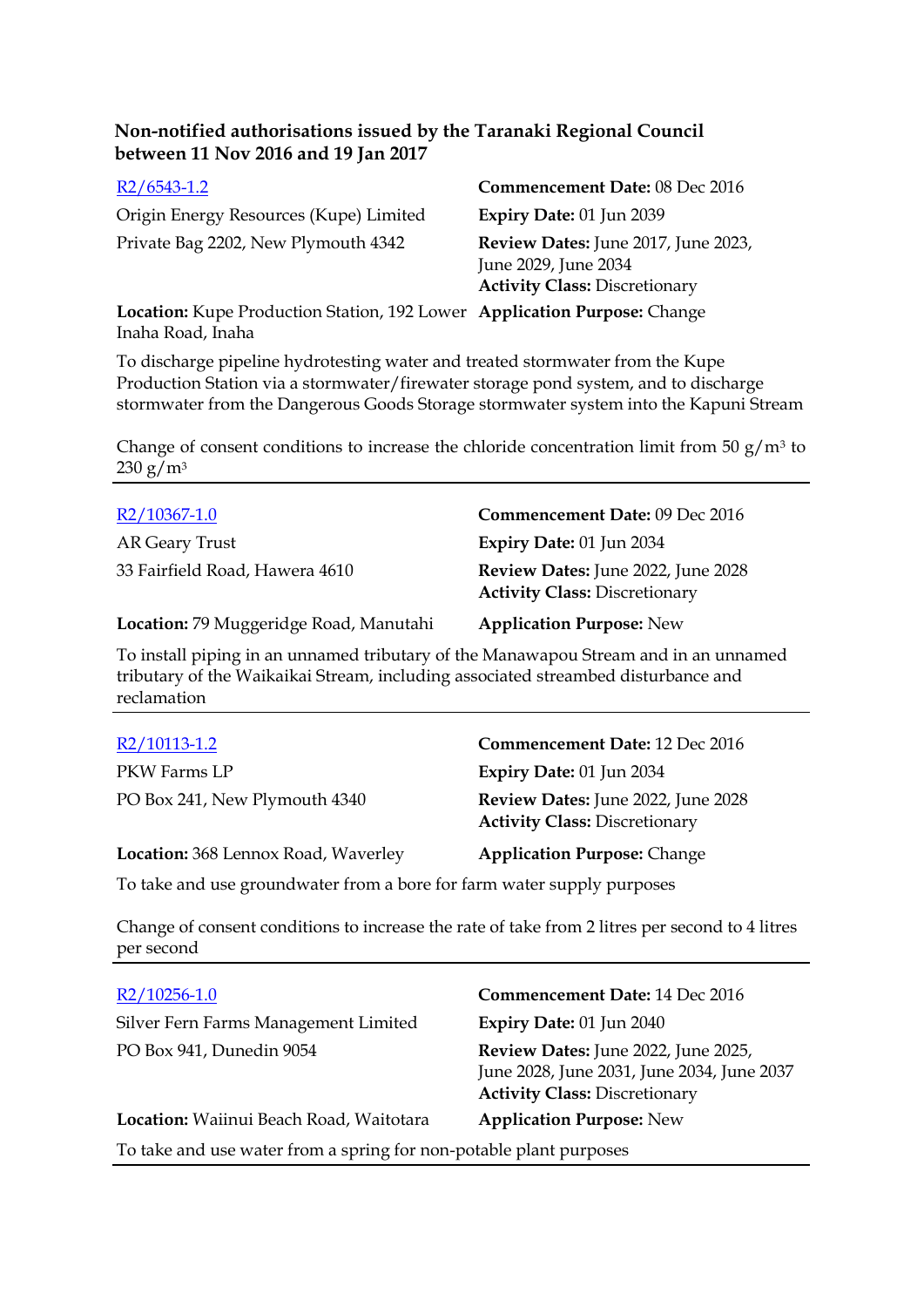| R2/10373-1.0                                        | <b>Commencement Date: 14 Dec 2016</b>                           |
|-----------------------------------------------------|-----------------------------------------------------------------|
| New Zealand Transport Agency                        | <b>Expiry Date: 01 Jun 2027</b>                                 |
| PO Box 1947, Palmerston North 4440                  | Review Dates: June 2021<br><b>Activity Class: Discretionary</b> |
| Location: Road reserve, Mokau Road, New<br>Plymouth | <b>Application Purpose: New</b>                                 |
|                                                     |                                                                 |

To discharge emissions into the air from abrasive blasting and to discharge contaminants incidental to that blasting into the Mangamaio Stream

| R <sub>2</sub> /5273-2.0                                                                       | Commencement Date: 14 Dec 2016                                             |
|------------------------------------------------------------------------------------------------|----------------------------------------------------------------------------|
| NZEC Tariki Limited                                                                            | <b>Expiry Date: 01 Jun 2033</b>                                            |
| PO Box 8440, New Plymouth 4342                                                                 | Review Dates: June 2021, June 2027<br><b>Activity Class: Discretionary</b> |
| Location: Kupara North wellsite, 102 Kupara<br>Road, Ratapiko (Property owner: Gordon<br>Hann) | <b>Application Purpose: Replace</b>                                        |

To discharge treated stormwater from hydrocarbon exploration and production operations at the Kupara North wellsite onto land and into an unnamed tributary of Lake Ratapiko

| $R2/5275-2.0$                                                                                  | Commencement Date: 14 Dec 2016                                          |
|------------------------------------------------------------------------------------------------|-------------------------------------------------------------------------|
| NZEC Tariki Limited                                                                            | Expiry Date: $01$ Jun 2033                                              |
| PO Box 8440, New Plymouth 4342                                                                 | Review Dates: June 2021, June 2027<br><b>Activity Class: Controlled</b> |
| Location: Kupara North wellsite, 102 Kupara<br>Road, Ratapiko (Property owner: Gordon<br>Hann) | <b>Application Purpose: Replace</b>                                     |

To discharge contaminants to air from hydrocarbon exploration at the Kupara North wellsite, including combustion involving flaring or incineration of petroleum recovered from natural deposits, in association with well development or redevelopment and testing or enhancement of well production flows

| $R2/9608-1.2$                                                                   | <b>Commencement Date: 15 Dec 2016</b>                           |
|---------------------------------------------------------------------------------|-----------------------------------------------------------------|
| Duncan Wilson                                                                   | Expiry Date: 01 Jun 2028                                        |
| PO Box 13, Waitotara 4549                                                       | Review Dates: June 2022<br><b>Activity Class: Discretionary</b> |
| Location: Hawken Road, Waitotara                                                | <b>Application Purpose: Change</b>                              |
| To take and use groundwater from two bores for irrigation water supply purposes |                                                                 |

Change of consent conditions to remove the individual rate limits on each bore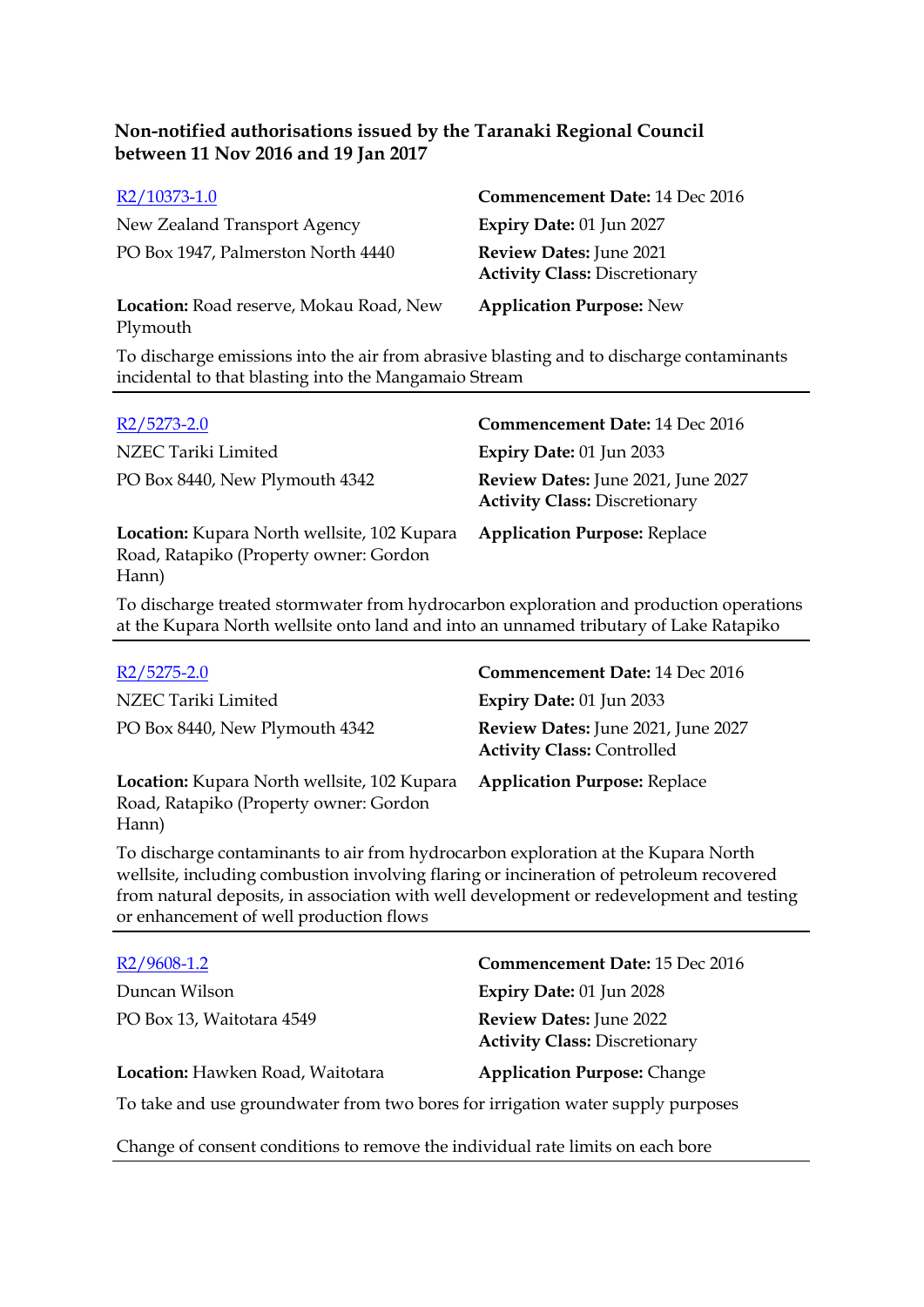| R2/10374-1.0                                                                                                                   | Commencement Date: 15 Dec 2016                                             |
|--------------------------------------------------------------------------------------------------------------------------------|----------------------------------------------------------------------------|
| Nova Energy Limited                                                                                                            | Expiry Date: 01 Jun 2032                                                   |
| PO Box 8358, New Plymouth 4342                                                                                                 | Review Dates: June 2020, June 2026<br><b>Activity Class: Discretionary</b> |
| Location: 594 Junction Road (SH3), New<br>Plymouth                                                                             | <b>Application Purpose: New</b>                                            |
| To install a culvert in an unnamed tributary of the Mangorei Stream, including the<br>associated disturbance of the stream bed |                                                                            |

| R2/3230-3.0                                       | Commencement Date: 15 Dec 2016                                                               |
|---------------------------------------------------|----------------------------------------------------------------------------------------------|
| PA & JM Schumacher Trust                          | <b>Expiry Date: 01 Dec 2040</b>                                                              |
| 122 Kahouri Road, RD 24, Stratford 4394           | <b>Review Dates:</b> June 2022, June 2028,<br>June 2034<br><b>Activity Class: Controlled</b> |
| <b>Location: 258 Beaconsfield Road, Stratford</b> | <b>Application Purpose: Replace</b>                                                          |
| To discharge farm dairy effluent onto land        |                                                                                              |
| $R2/1698-3.1$                                     | <b>Commencement Date: 19 Dec 2016</b>                                                        |
| Folkwood Farms Limited                            | <b>Expiry Date: 01 Dec 2027</b>                                                              |
| 74 Lower Ball Road, RD 2, Patea 4598              | Review Dates: June 2021, June 2023,<br>June 2025<br><b>Activity Class: Discretionary</b>     |

To discharge farm dairy effluent onto land and after treatment in an oxidation pond system into an unnamed tributary of the Maketehinu Stream if the land area is unsuitable for effluent disposal

Change of conditions to include discharge to land and to increase the herd size

**Location:** Upper Norfolk Road, Inglewood **Application Purpose:** Change

| R2/10377-1.0                                                   | Commencement Date: 21 Dec 2016                                                                   |
|----------------------------------------------------------------|--------------------------------------------------------------------------------------------------|
| Stonehaven Farms Limited                                       | Expiry Date: 01 Dec 2043                                                                         |
| BJ & RA Lawn, 130B Mangatete Road, RD 37,<br>New Plymouth 4381 | Review Dates: June 2019, June 2025,<br>June 2031, June 2037<br><b>Activity Class: Controlled</b> |
| Location: 116 Pungarehu Road, Pungarehu                        | <b>Application Purpose: New</b>                                                                  |
| To discharge farm dairy effluent onto land                     |                                                                                                  |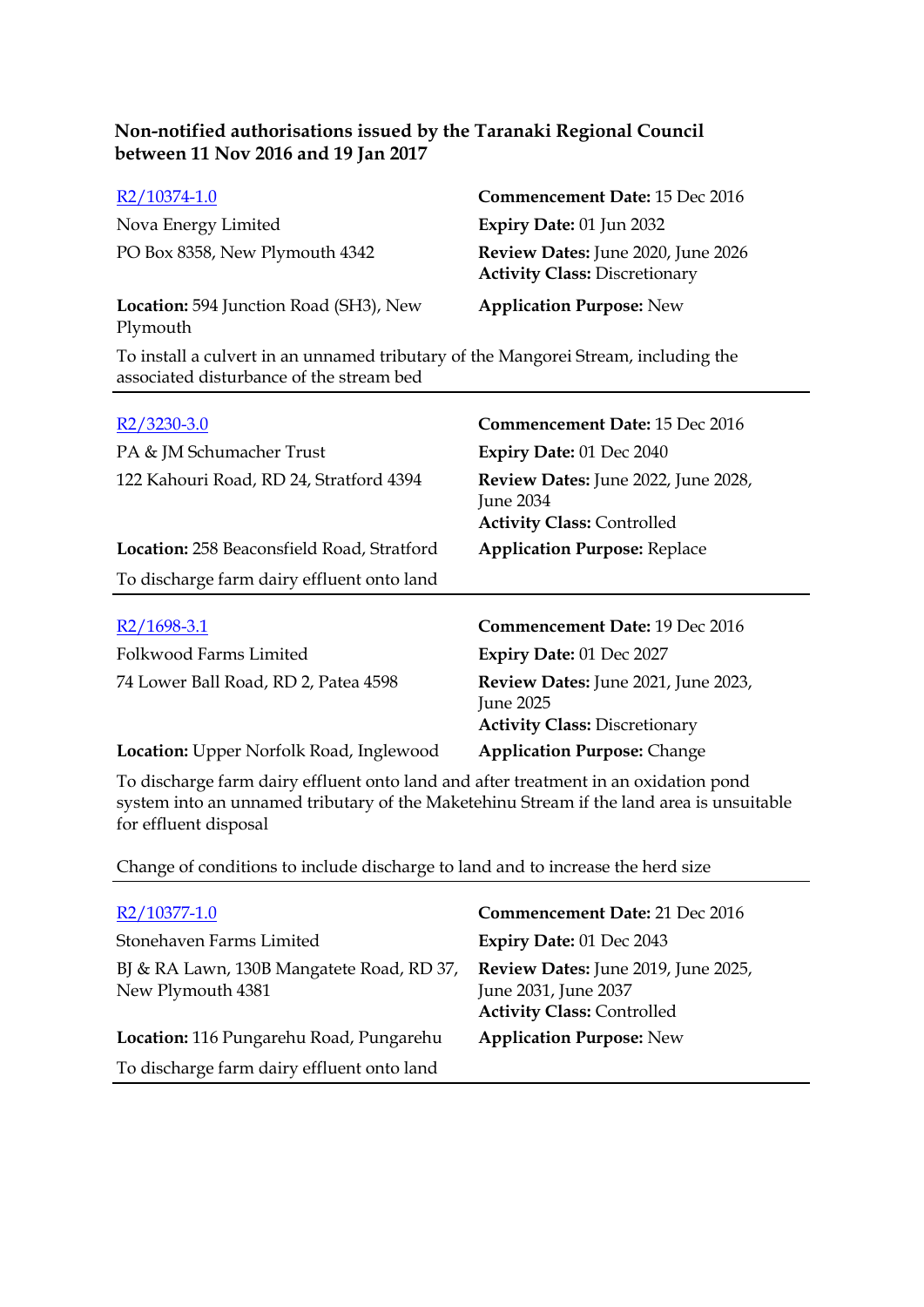| R2/10378-1.0                                                           | Commencement Date: 22 Dec 2016                               |
|------------------------------------------------------------------------|--------------------------------------------------------------|
| New Plymouth District Council                                          | Expiry Date: 01 Jun 2032                                     |
| Private Bag 2025, New Plymouth 4342                                    | <b>Review Dates:</b><br><b>Activity Class: Discretionary</b> |
| Location: 6 Windsor Road, Inglewood<br><b>Application Purpose: New</b> |                                                              |
| To install a stormwater outlet structure in the Waionganaiti Stream    |                                                              |

| $R2/2089-3.0$                              | Commencement Date: 09 Jan 2017                                                        |
|--------------------------------------------|---------------------------------------------------------------------------------------|
| Merton Family Trust                        | <b>Expiry Date: 01 Dec 2041</b>                                                       |
| 23 Batten Road, RD 11, Hawera 4671         | Review Dates: June 2023, June 2029,<br>June 2035<br><b>Activity Class: Controlled</b> |
| <b>Location:</b> 153 Rainie Road, Ohawe    | <b>Application Purpose: Replace</b>                                                   |
| To discharge farm dairy effluent onto land |                                                                                       |
|                                            |                                                                                       |
| R2/10379-1.0                               | Commencement Date: 18 Jan 2017                                                        |
| Hayden & Anthea Anglesey                   | Expiry Date: 01 Jun 2033                                                              |
| 411 Everett Road, RD 8, Inglewood 4388     | Review Dates: June 2021, June 2027<br><b>Activity Class: Discretionary</b>            |
| Location: 411 Everett Road, Everett Park   | <b>Application Purpose: New</b>                                                       |
|                                            |                                                                                       |

To install piping in an unnamed tributary of the Mangapotoa Stream, including associated streambed disturbance and reclamation

| $R2/5851-1.3$                                                                            | Commencement Date: 19 Jan 2017                                             |
|------------------------------------------------------------------------------------------|----------------------------------------------------------------------------|
| <b>Contact Energy Limited</b>                                                            | Expiry Date: 01 Jun 2034                                                   |
| PO Box 10742, Wellington 6143                                                            | Review Dates: June 2022, June 2028<br><b>Activity Class: Discretionary</b> |
| Location: Skinner Road, Stratford                                                        | <b>Application Purpose:</b> Extension of Lapse                             |
| To discharge tipe sediment and examic matter from water into to structure sexeens to the |                                                                            |

To discharge fine sediment and organic matter from water intake structure screens to the Patea River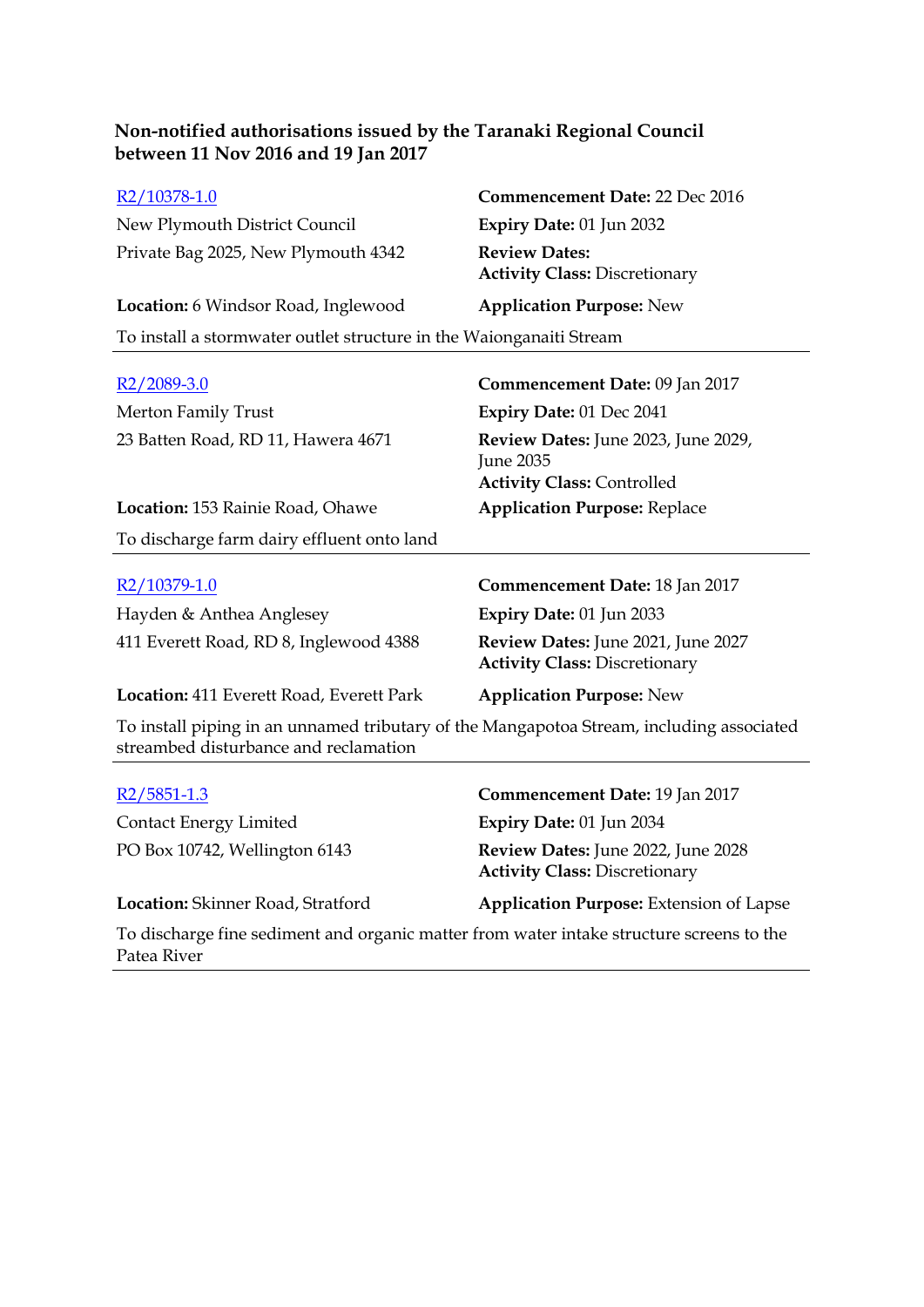| $R2/5846-1.3$                                         | Commencement Date: 19 Jan 2017                                             |
|-------------------------------------------------------|----------------------------------------------------------------------------|
| <b>Contact Energy Limited</b>                         | Expiry Date: 01 Jun 2034                                                   |
| PO Box 10742, Wellington 6143                         | Review Dates: June 2022, June 2028<br><b>Activity Class: Discretionary</b> |
| <b>Location:</b> Stratford Power Station Site, SH 43, | <b>Application Purpose:</b> Extension of Lapse                             |

To discharge contaminants to air from power station unit[s] and ancillary plant located adjacent to State Highway 43 [East Road] approximately three kilometres east of Stratford

| R <sub>2</sub> /5847-1.3          | Commencement Date: 19 Jan 2017                                             |
|-----------------------------------|----------------------------------------------------------------------------|
| Contact Energy Limited            | Expiry Date: 01 Jun 2034                                                   |
| PO Box 10742, Wellington 6143     | Review Dates: June 2022, June 2028<br><b>Activity Class: Discretionary</b> |
| Location: Skinner Road, Stratford | <b>Application Purpose:</b> Extension of Lapse                             |

To take and use up to 19,440 cubic metres/day (225 litres/second averaged over 15 minutes) of water from a water intake structure in the Patea River for cooling and power station purposes

| R <sub>2</sub> /5849-1.3                              | Commencement Date: 19 Jan 2017                                             |
|-------------------------------------------------------|----------------------------------------------------------------------------|
| <b>Contact Energy Limited</b>                         | Expiry Date: 01 Jun 2034                                                   |
| PO Box 10742, Wellington 6143                         | Review Dates: June 2022, June 2028<br><b>Activity Class: Discretionary</b> |
| <b>Location:</b> Stratford Power Station Site, SH 43, | <b>Application Purpose:</b> Extension of Lapse                             |

East Road, Stratford

East Road, Stratford

To erect, place, use and maintain at or about (NZTM) 1713596E-5645713N gas pipelines and associated utilities, under the bed, and including disturbance for installation by trenching of the bed, of the Kahouri Stream in the Patea catchment, for power station purposes

| R2/7785-1.1                                                                   | Commencement Date: 19 Jan 2017                                         |
|-------------------------------------------------------------------------------|------------------------------------------------------------------------|
| <b>Contact Energy Limited</b>                                                 | Expiry Date: 01 Jun 2028                                               |
| PO Box 10742, Wellington 6143                                                 | <b>Review Dates: June 2022</b><br><b>Activity Class: Discretionary</b> |
| <b>Location:</b> Stratford Power Station Site, SH 43,<br>East Road, Stratford | <b>Application Purpose:</b> Extension of Lapse                         |
|                                                                               |                                                                        |

To discharge stormwater, sediment, dewatering water and washdown water into an unnamed tributary of the Piakau Stream and the Kahouri Stream from earthworks associated with the construction activities of a power station